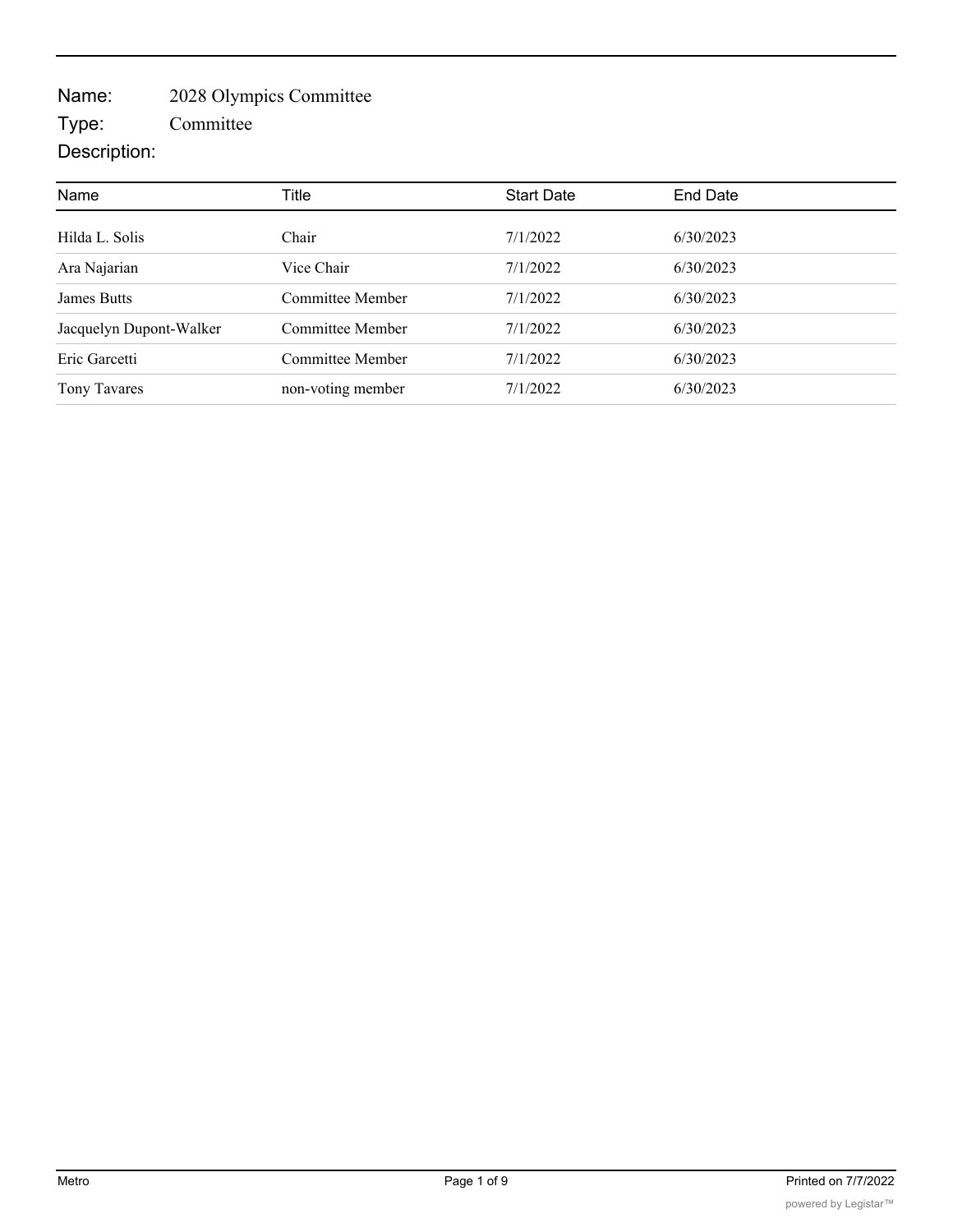Name: Board of Directors - Regular Board Meeting

Type: Primary Legislative Body

Description: Regular Board

| Name                    | Title               | <b>Start Date</b> | <b>End Date</b> |  |
|-------------------------|---------------------|-------------------|-----------------|--|
| Ara Najarian            | Chair               | 7/1/2022          | 6/30/2023       |  |
| Jacquelyn Dupont-Walker | 1st Vice Chair      | 7/1/2022          | 6/30/2023       |  |
| Janice Hahn             | 2nd Vice Chair      | 7/1/2022          | 6/30/2023       |  |
| Kathryn Barger          | <b>Board Member</b> | 7/1/2022          | 6/30/2023       |  |
| Mike Bonin              | <b>Board Member</b> | 7/1/2022          | 6/30/2023       |  |
| <b>James Butts</b>      | <b>Board Member</b> | 7/1/2022          | 6/30/2023       |  |
| Fernando Dutra          | <b>Board Member</b> | 7/1/2022          | 6/30/2023       |  |
| Eric Garcetti           | <b>Board Member</b> | 7/1/2022          | 6/30/2023       |  |
| Paul Krekorian          | <b>Board Member</b> | 7/1/2022          | 6/30/2023       |  |
| Sheila Kuehl            | <b>Board Member</b> | 7/1/2022          | 6/30/2023       |  |
| Holly Mitchell          | <b>Board Member</b> | 7/1/2022          | 6/30/2023       |  |
| Tim Sandoval            | <b>Board Member</b> | 7/1/2022          | 6/30/2023       |  |
| Hilda L. Solis          | <b>Board Member</b> | 7/1/2022          | 6/30/2023       |  |
| Tony Tavares            | non-voting member   | 7/1/2022          | 6/30/2023       |  |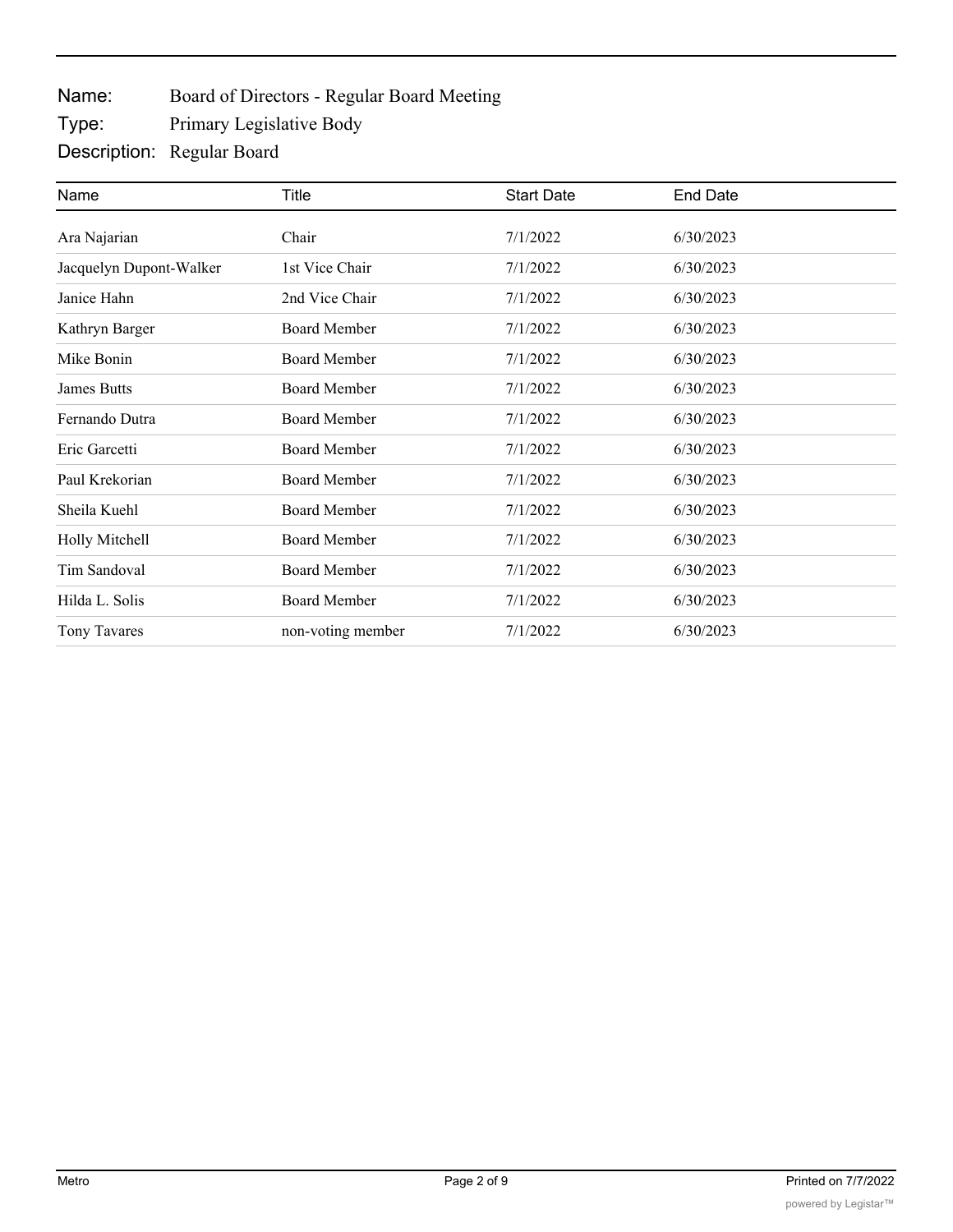Name: Construction Committee

Type: Committee

Description: Provide development, oversight and approval of all contracts and construction issues for all MTA construction projects.

| Name                    | Title             | <b>Start Date</b> | <b>End Date</b> |  |
|-------------------------|-------------------|-------------------|-----------------|--|
| Fernando Dutra          | Chair             | 7/1/2022          | 6/30/2023       |  |
| Janice Hahn             | Vice Chair        | 7/1/2022          | 6/30/2023       |  |
| Mike Bonin              | Committee Member  | 7/1/2022          | 6/30/2023       |  |
| Jacquelyn Dupont-Walker | Committee Member  | 7/1/2022          | 6/30/2023       |  |
| Paul Krekorian          | Committee Member  | 7/1/2022          | 6/30/2023       |  |
| Sheila Kuehl            | Committee Member  | 7/1/2022          | 6/30/2023       |  |
| Tony Tavares            | non-voting member | 7/1/2022          | 6/30/2023       |  |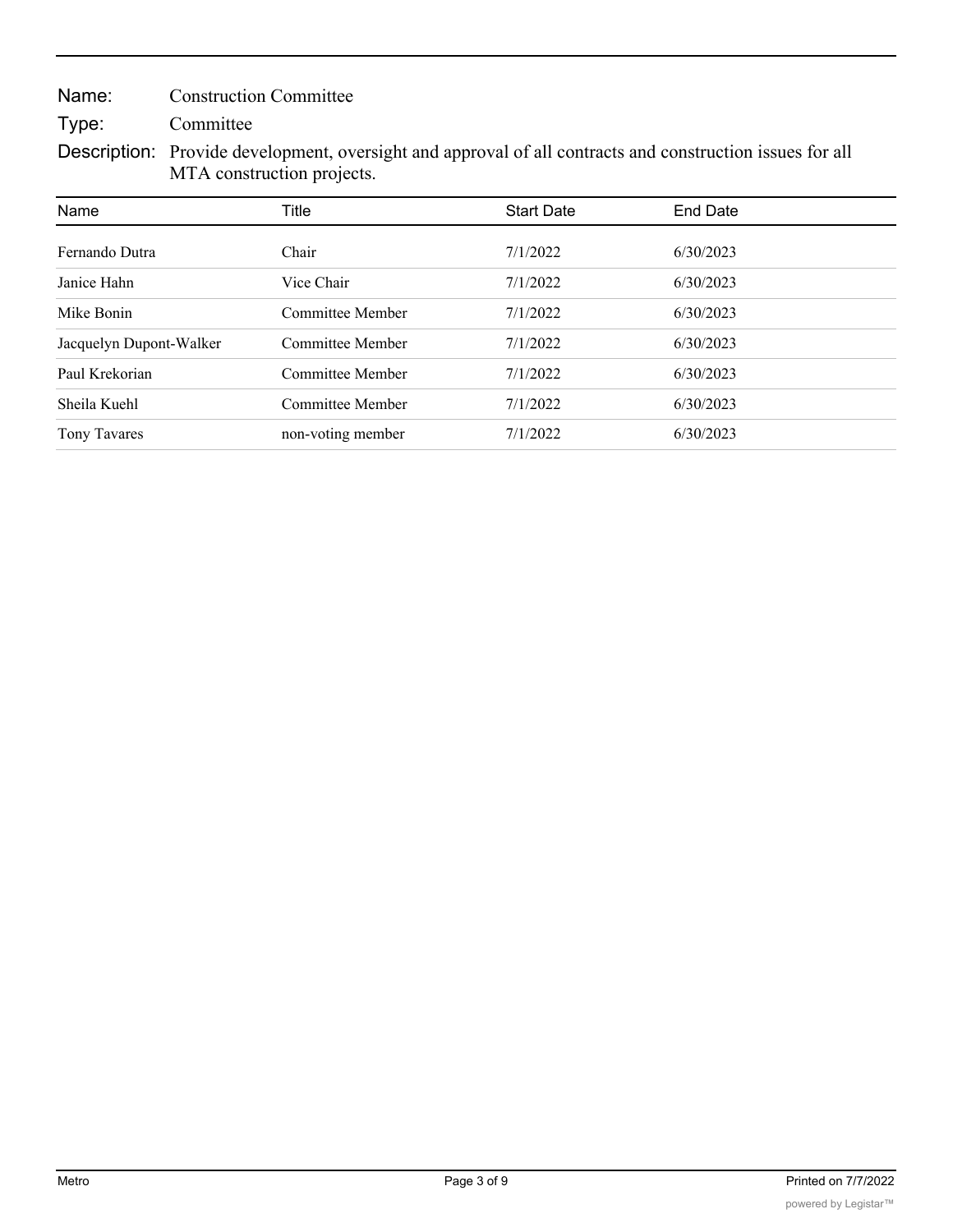Name: Executive Management Committee

Type: Committee

Description: Act as internal MTA oversight committee, including establishment of agency goals and objectives, management and control issues, and ensure that these are implemented throughout MTA.

| Name               | Title             | <b>Start Date</b> | End Date  |  |
|--------------------|-------------------|-------------------|-----------|--|
| Ara Najarian       | Chair             | 7/1/2022          | 6/30/2023 |  |
| Janice Hahn        | Vice Chair        | 7/1/2022          | 6/30/2023 |  |
| Kathryn Barger     | Committee Member  | 7/1/2022          | 6/30/2023 |  |
| <b>James Butts</b> | Committee Member  | 7/1/2022          | 6/30/2023 |  |
| Eric Garcetti      | Committee Member  | 7/1/2022          | 6/30/2023 |  |
| Hilda L. Solis     | Committee Member  | 7/1/2022          | 6/30/2023 |  |
| Tony Tavares       | non-voting member | 7/1/2022          | 6/30/2023 |  |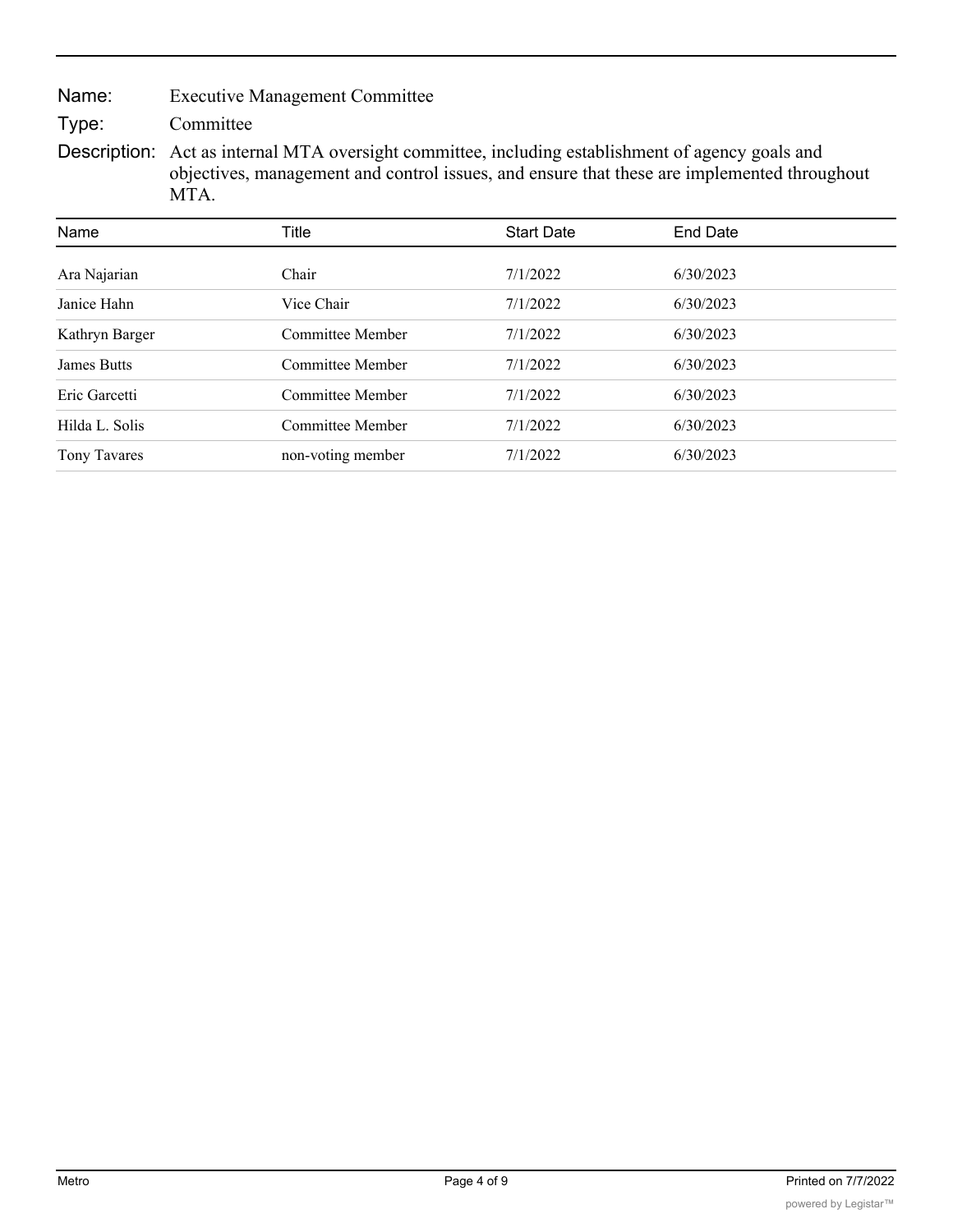Name: Finance, Budget and Audit Committee

Type: Committee

Description: Act as focal point for development, review and approval of MTA funding resources, debt structure and expenditures. Review and approve annual operating and capital budgets, formula allocations, financial plans, programming documents, mid-year budget and financial structure adjustments, and provide guidance to the CFO in management of funds.

| Name                | Title                   | <b>Start Date</b> | End Date  |
|---------------------|-------------------------|-------------------|-----------|
| Kathryn Barger      | Chair                   | 7/1/2022          | 6/30/2023 |
| Holly Mitchell      | Vice Chair              | 7/1/2022          | 6/30/2023 |
| Paul Krekorian      | Committee Member        | 7/1/2022          | 6/30/2023 |
| Tim Sandoval        | Chief Executive Officer | 7/1/2022          | 6/30/2023 |
| <b>Tony Tavares</b> | non-voting member       | 7/1/2022          | 6/30/2023 |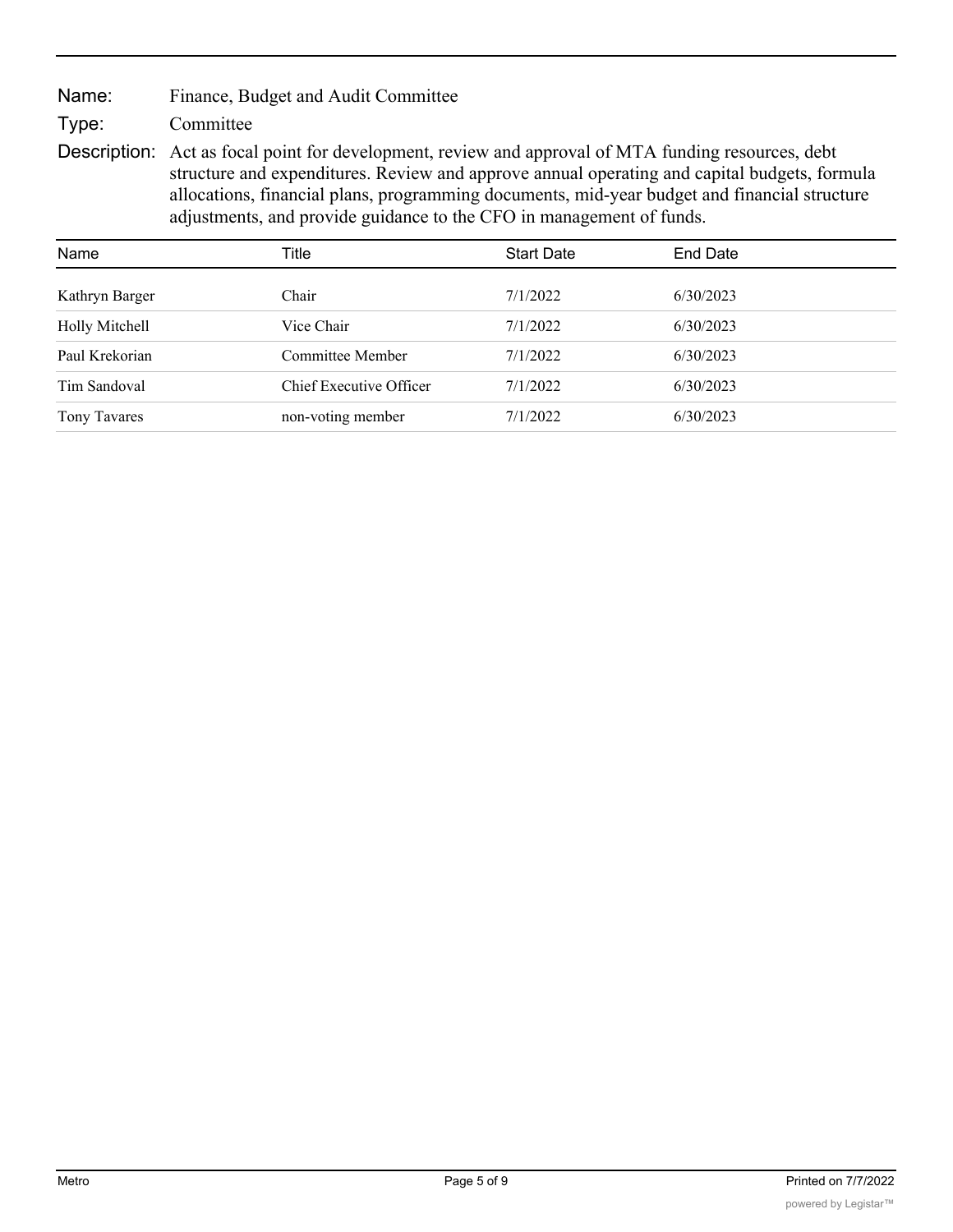Name: Independent Citizen's Advisory and Oversight Committee

Type: Independent Taxpayer Oversight Committee

Description: Prop A & C

| Name              | Title            | <b>Start Date</b> | <b>End Date</b> |
|-------------------|------------------|-------------------|-----------------|
| Belinda Faustinos | Chair            | 7/1/2022          | 6/30/2023       |
| Emina Darakjy     | Vice Chair       | 7/1/2022          | 6/30/2023       |
| Dwight Ham        | Committee Member | 7/1/2022          | 6/30/2023       |
| Louis Moret       | Committee Member | 7/1/2022          | 6/30/2023       |
| Brian Russell     | Committee Member | 7/1/2022          | 6/30/2023       |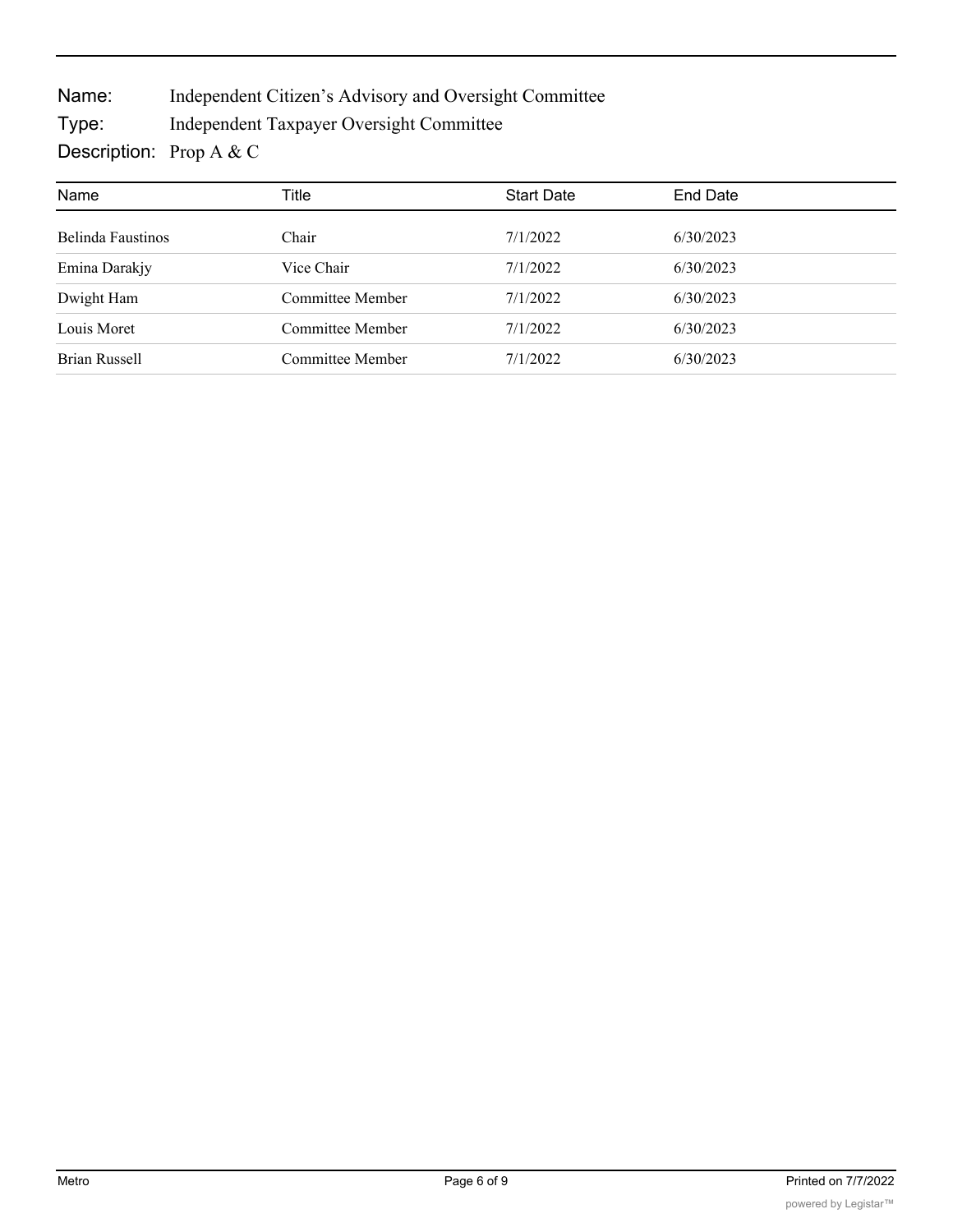Name: Measure M Independent Taxpayer Oversight Committee

Type: Independent Taxpayer Oversight Committee

Description: Measure M

| Name                   | Title            | <b>Start Date</b> | End Date  |
|------------------------|------------------|-------------------|-----------|
| Linda Briskman         | Chair            | 7/1/2022          | 6/30/2023 |
| Ryan Campbell          | Vice Chair       | 7/1/2022          | 6/30/2023 |
| Virginia Tanzmann      | Committee Member | 7/1/2022          | 6/30/2023 |
| <b>Richard Stanger</b> | Committee Member | 7/1/2022          | 6/30/2023 |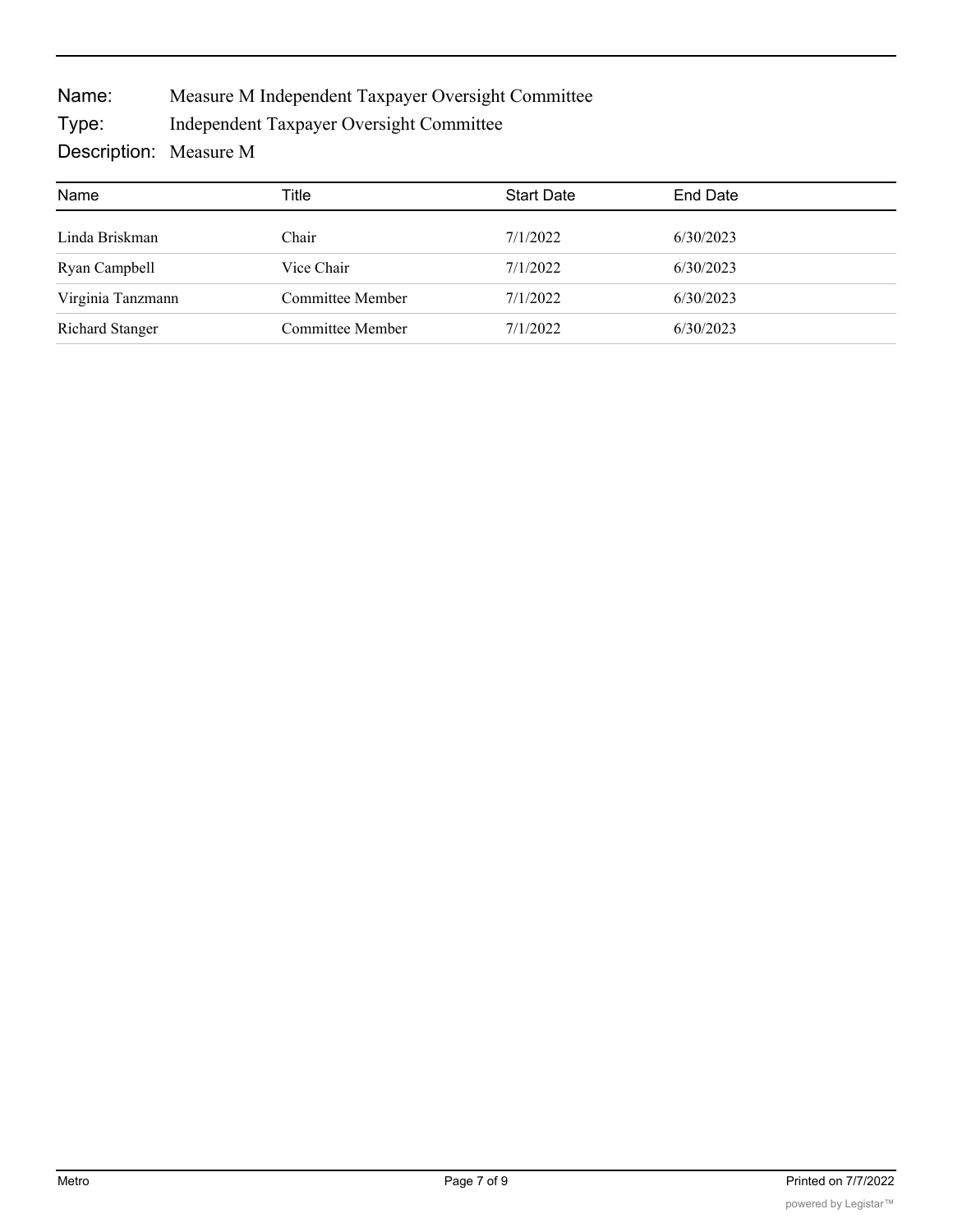Name: Operations, Safety, and Customer Experience Committee

Type: Committee

## Description:

| Name           | Title             | <b>Start Date</b> | End Date  |
|----------------|-------------------|-------------------|-----------|
| Holly Mitchell | Chair             | 7/1/2022          | 6/30/2023 |
| Tim Sandoval   | Vice Chair        | 7/1/2022          | 6/30/2023 |
| Mike Bonin     | Committee Member  | 7/1/2022          | 6/30/2023 |
| Paul Krekorian | Committee Member  | 7/1/2022          | 6/30/2023 |
| Sheila Kuehl   | Committee Member  | 7/1/2022          | 6/30/2023 |
| Tony Tavares   | non-voting member | 7/1/2022          | 6/30/2023 |